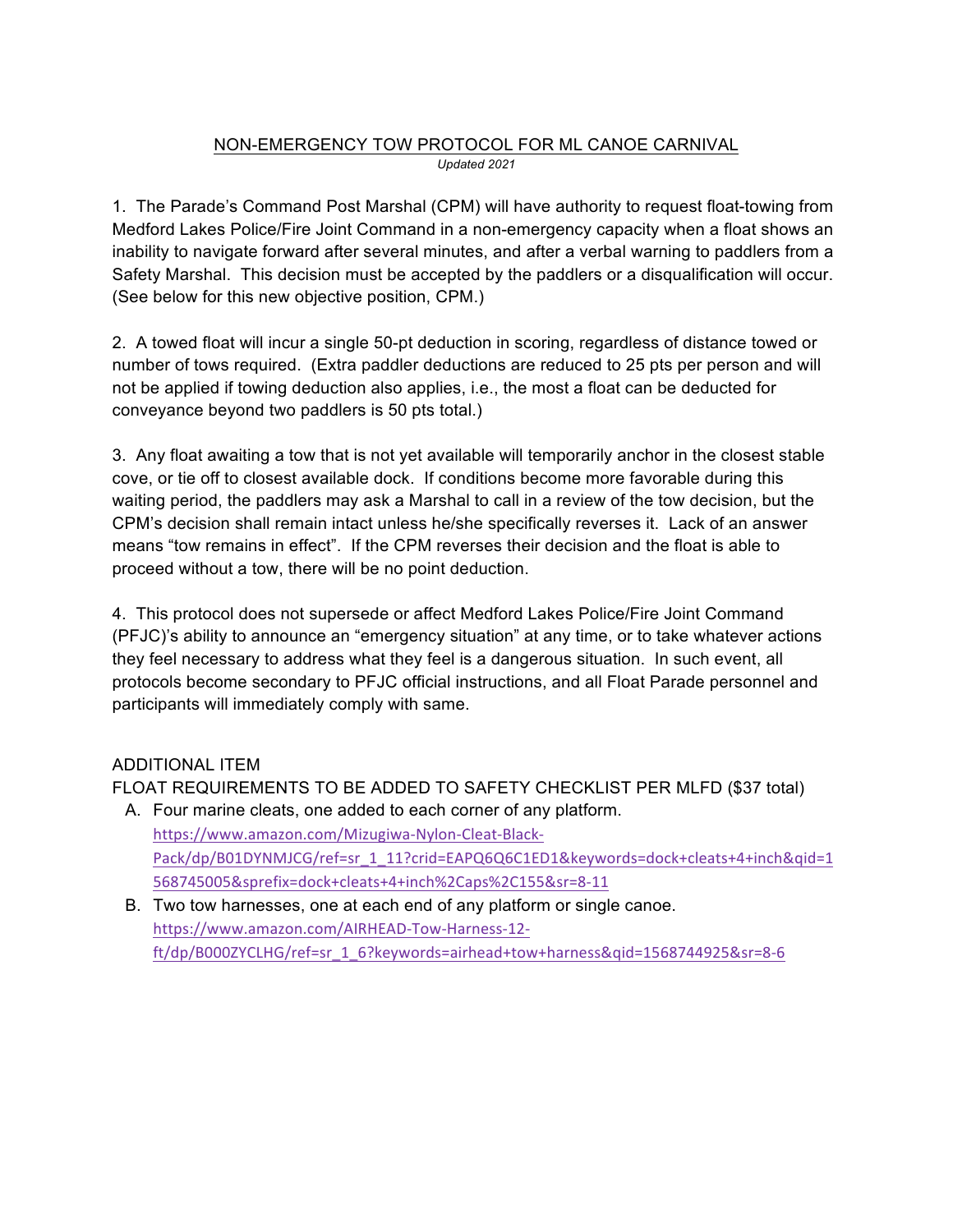#### 1. INTRODUCTION: PURPOSE AND SCOPE

- A. Shortly after the 2019 Canoe Carnival, The Chairman established a Sub-Committee to perform a detailed review of various weather-related parade issues. Not just the larger wind problems (notably 2009, 2012, 2019), but all in total. This Committee included Chairman Miller, Immediate Past Chairman Frame, Head of Marshals O'Neill, Head of Safety Smolarski, and Committee Member Blanchard with extensive float-paddling experience (incl '09, '12 & '19). What they found were:
	- a) Improvable communication issues at the parade level
	- b) A lack of understanding by many float groups of MLFD requirements when a Water Emergency is declared
	- c) Confusion between an "MLFD Water Emergency Declaration" and a "courtesy tow"
	- d) Inconsistent towing decisions at the parade level (ie, some floats were towed directly to home ports, some were permitted to be towed farther around the parade route, and some were not offered tows at all)
	- e) Inconsistent and unequal judging based on A-D above
- B. To effectively address these inter-connected issues, the Sub-Committee revisited the fundamental objectives of Canoe Carnival. From its inception in 1929, the priorities have been a) Participant & spectator safety, b) Friendly competition and judging to recognize the best entries, and c) Enjoying the parade from waterfront homes with friends and family. While imperfect and a bit weather-dependent, the tradition of Canoe Carnival hasn't changed much.

However, times HAVE changed a lot, and after a full analysis – including research and comments from many spectators and participants – the Sub-Committee is recommending "flipping the priority of items B and C" in the best interests of the event. This means more importance will be placed on getting the floats safely around the lake, so that all homeowners, spectators and competing float groups can better appreciate everyone's creativity and hard work. Also by doing this, judging can then be uniformly addressed.

There are a few reasons for recommending this change. First, this should provide for a safer event. County Emergency Shared-Service Agreements now exist that allow more powerboats to potentially be on standby, and by utilizing some of these resources earlier if needed, we can prevent floats from "stacking up" in problem areas. This in turn reduces the likelihood of actual water emergencies occurring in those areas, which maximizes overall safety.

Second, over the past few decades, building materials, lights and audio components have become far more efficient and cost-effective, which has resulted in larger, more detailed floats capable of resting on two canoes.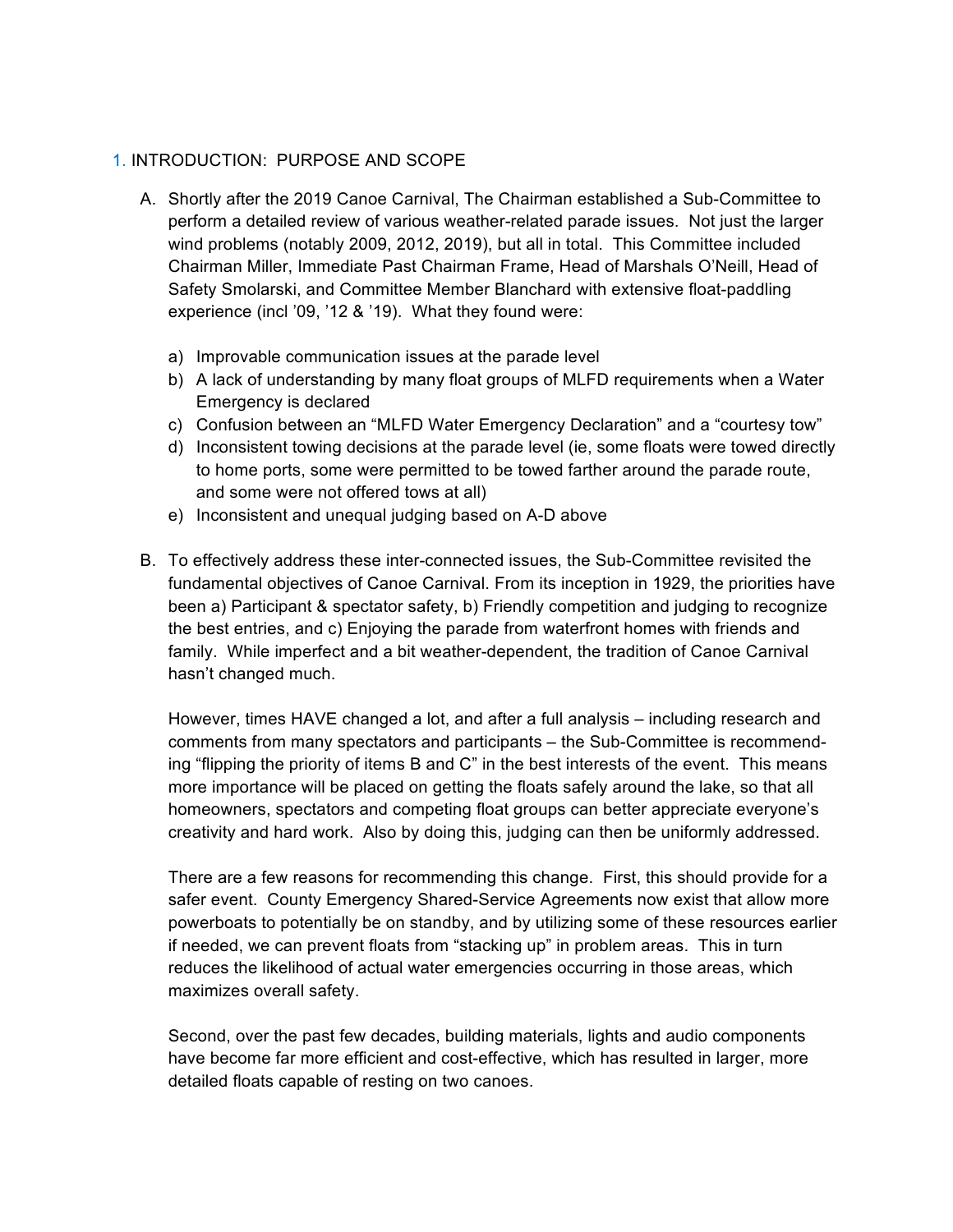And third, because float groups are spending more time and resources than ever creating more ambitious entries, the Committee has noticed a related increase in expectations for the event (ie, more party planning, increased ticket sales due to additional beach and dam seating, etc). Attendees have recounted profound disappointment when lake conditions change unexpectedly and prevent various floats from navigating the parade route. In 2019, some lakefront homeowners reported that as few as six of the 17 floats passed their property.

In summary, it is the Committee's opinion that these factors outweigh the traditional desire to force two paddlers to navigate the entire lake regardless of conditions, especially since entries will still have a significant scoring advantage whenever they can complete the route without assistance.

# 2. REVISED MARSHAL & POWER BOAT ALIGNMENT

A. Twelve (12) total Safety Marshals will staff the Parade. The Head Marshal (#1) will assign ten Safety Marshals (#2-11) to specific locations around the lake, where they will remain throughout the parade to monitor safe passage and convey directives with the latest info to every float entering their area. The Head Marshal will physically patrol the entirety of the lake at his/her discretion.

The Head Marshal will also assign a **Command Post Marshal (CPM)** (#12) to be positioned at One Beach & Lower Aetna Dam for the duration of the Parade. To the greatest extent possible, the CPM shall be a person with no personal connection to a specific float group and a proven reputation for good judgment and impartiality. His/her responsibilities will include, a) deciding when a float should be towed to keep the parade moving, b) forwarding tow request(s) to PFJC Personnel, c) ensuring that any Head Marshal directives, comments or requests are being received by PFJC, d) conveying updates to the Beach One PA Announcer as needed so that accurate info is announced to the public, and e) keeping a list of which floats are being towed for scoring adjustments later. PFJC will supply a two-way radio to the CPM, who will then have the ability to communicate on both the PFJC and Marshal radio systems.

 B. The CCC will request up to eight (8) total power boats be available on the lake, although it is understood that a lower number may actually be available based on the capabilities and determination of the PFJC. Any quantity above the four power boats typically utilized by PFJC during the Parade will be docked at various points along the lake.

# 3. NON-EMERGENCY TOW PROTOCOL & PROCEDURE

- A. Towing is no longer an option, it is now a criteria-based action dictated by EITHER the CPM or PFJC at any time, in the interest of safety and the event in general.
- B. The Non-Emergency Tow Protocol shall begin when the Command Post Marshal (CPM),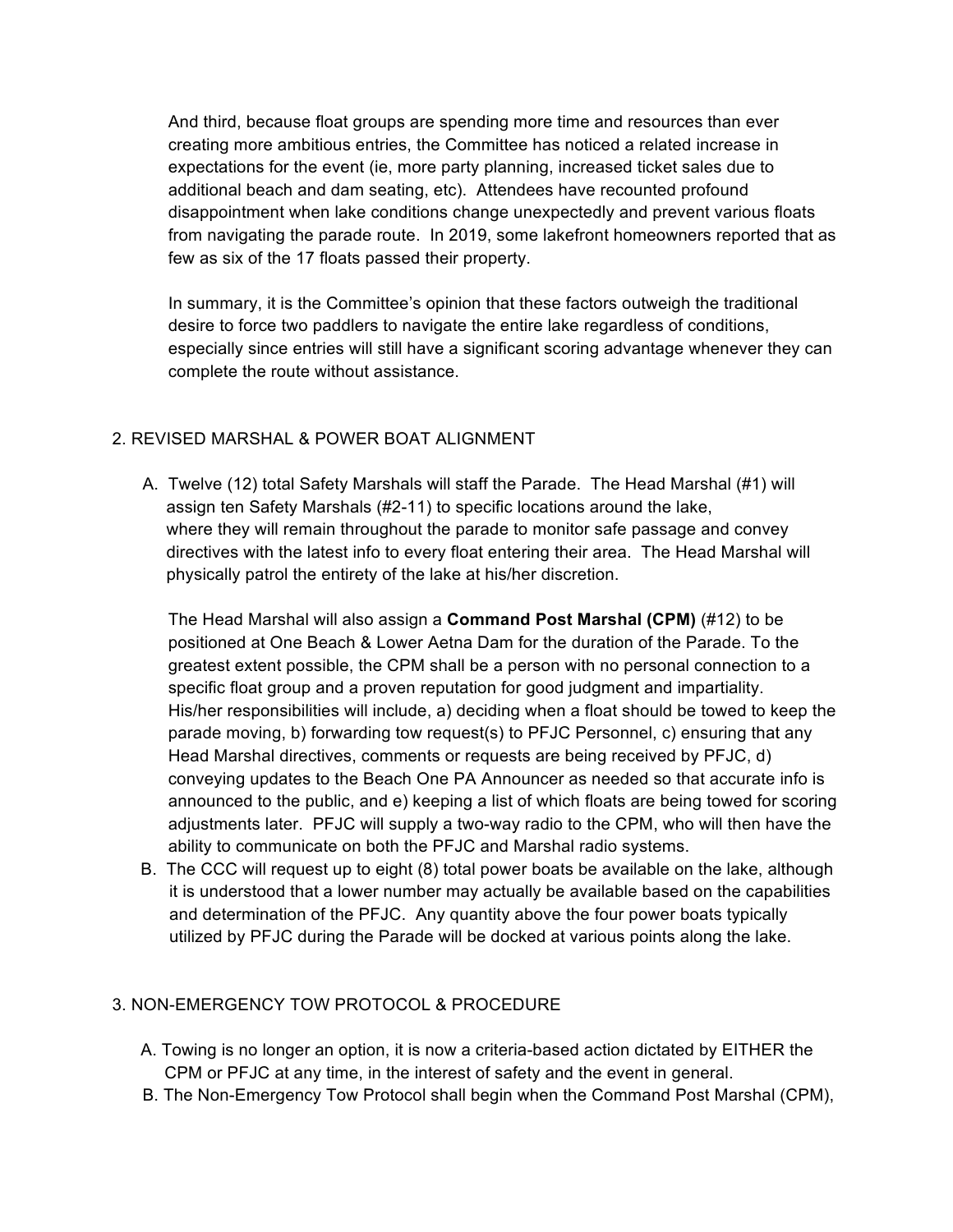or any Safety Marshal in contact with the CPM, notices a float struggling to maintain control, forward momentum, OR risks the Parade "stacking up". The CPM will use his/her judgment as to when a float, a) proves incapable of continuing forward, or b) continues forward at such a slow rate that it impedes the floats behind them from continuing their own momentum forward to an unacceptable degree.

- C. The CPM will use their two-way radio to issue a Tow Warning to the Safety Marshals, advising that he/she feels towing may be required. This will allow the closest Safety Marshal to advise the float's paddlers of the warning and that an actual decision to tow may be imminent.
- D. If the struggling float remains unable to proceed as detailed above, **the CPM will have the final non-emergency authority to request towing by a JPFC tow boat at his/her sole discretion. JPFC then has full authority to agree or decline the request.**
- E. Towing will involve using a motorized watercraft to pull a float VERY SLOWLY, in the same direction and at the same speed as was intended by the paddlers, past properties along the parade route. **The towing shall continue for the length of the up-wind route to the end of the lake (or to a closer point that completes the float's round trip).** EXCEPTION: If there is an emergency situation anywhere on the water, a tow boat may secure their float-under-tow to the closest available dock and respond to the emergency. That float will remain docked until the situation has been remedied or a Marshal gives updated instructions.
- F. If the PFJC determines that a float cannot safely be towed, that float may be ordered to dock at the closest property until the parade ends. The float will only accrue points from the judges it has already passed to that point (ie, "build big at your own risk").
- G. The CPM will continue to monitor the Safety Marshal radio system and make towing decisions for each potential tow situation throughout the remainder of the parade under the protocol listed above.
- H. CLEAR THE LAKE: Air horns being sounded from tow boats and/or the Command Post means "All floats and paddlers clear the water immediately and dock in a safe manner".

# 4. JUDGING & SCORING TOWED FLOATS

- A. All Parade Judges will be instructed to judge each float by the criteria on their scorer's sheet, irrespective of being towed or not. Towing is not a Parade Judge's concern.
- B. Since the goal of Carnival is to paddle canoes around the lake under human power, the ability to do that will always receive a scoring advantage of zero point deductions vs those that are towed. **If a float is towed or otherwise assisted at any point, for any reason or duration, there will be a 50-point deduction assessed to the float.** There will only be one 50-point deduction even if the float requires towing multiple times – and this is important – that 50-pt deduction will replace any 25pt/pp deductions for 3<sup>rd</sup> or 4<sup>th</sup> paddlers on the float (i.e. you cannot be penalized for both attempting 'extra paddlers' and 'being towed'. In that case, only the tow deduction applies).
- C. The current point deduction for using a  $3<sup>rd</sup>$  or 4<sup>th</sup> paddler will be reduced from 30pts per person to 25 pts/pp, so as not to exceed the 50 pt deduction for simply being towed.